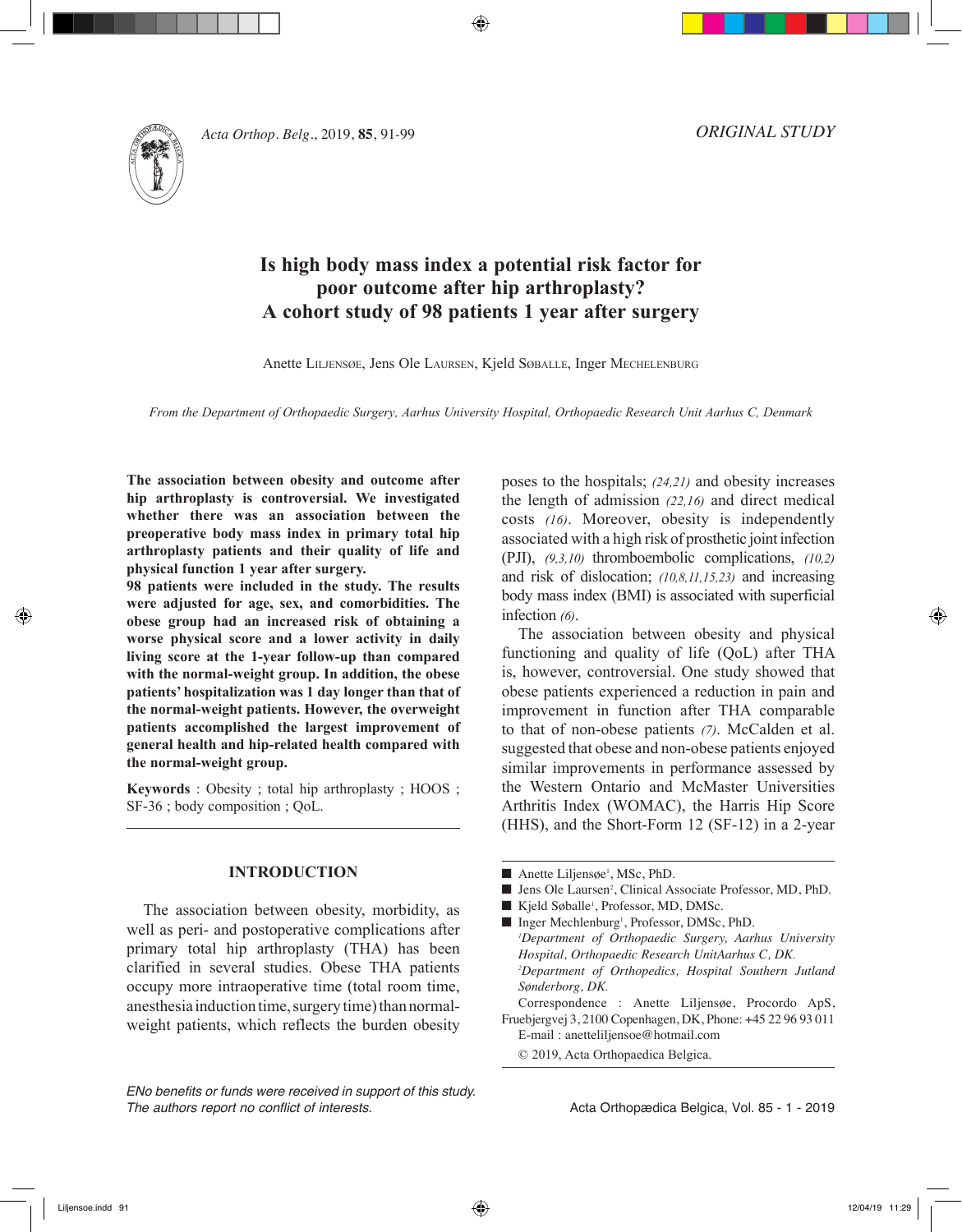follow-up study *(18)*. Jones et al. documented that severe obesity was a statistically significant risk factor for worse pain and functional recovery measured with the WOMAC at 6 months, but no longer at 3 years after THA *(13)*. A cohort study with 653 patients *(24)* showed that overweight and obesity were statistically significantly associated with general health measured with the SF-12. Davis et al. also found that obesity was associated with poorer HHS and SF-36 scores at 5 years after THA. In addition, obese subjects had a lesser range of motion (ROM) than non-obese subjects after THA, even when the implant positioning was performed correctly *(11)*. In the present study, we investigated whether there was an association between the preoperative BMI of patients who underwent THA and their QoL, physical function, and body composition before surgery and 1 year after surgery. Our hypothesis was that a high BMI increases the risk of poor physical function and poor QoL after THA.

# **PATIENTS AND METHODS**

### **Study design and setting**

The study was a prospective cohort study with a 1-year follow-up conducted at the Department of Orthopedics, Hospital of Southern Jutland, Denmark. ClinicalTrials.gov identifier: NCT01496716. The Local Committee on Biomedical Research Ethics approved the study on 6 September 2011; Journal number: S-201110124.

### **Patients**

◈

103 consecutive hip osteoarthritis (OA) patient scheduled for primary THA were recruited between December 2011 and May 2012. Among these, 1 patient did not want to participate at follow-up, 1 patient was seriously ill (not related to THA), and 3 patients THA was cancelled or postponed. Thus, 98 patients completed the 1-year follow-up. Exclusion criteria were rheumatoid arthritis.

### **Variables**

Outcome measures: At baseline, preoperatively and at the 1-year follow-up, self-reported health status was measured by the Short-Form 36 (SF-36)

Acta Orthopædica Belgica, Vol. 85 - 1 - 2019

version 2 acute (1-week recall) (primary outcome) and the Hip disability and Osteoarthritis Outcome Score 2.0 (HOOS). The SF-36 includes 8 health domains, and 2 component scores aggregate the 8 sub-domains into 2 component scales: physical component (PCS) and mental component (MCS) *(1)*. For registration and calculation of the SF-36 score, we used the Quality Metric Health Outcomes Scoring Software 4.5. The HOOS includes 5 health domains: Function in daily living (ADL), hip-related quality of life (QoL), pain, symptoms, function in sport and recreation (Sport/Rec) *(19)*. Each SF-36 and HOOS score is transformed into a 0–100 scale with higher scores indicating better status. In addition, body composition (fat mass, muscle and bone mass), bone mineral content (BMC), and bone mineral density (BMD) were measured with dual energy X-ray absorptiometry (DXA). The length of hospital stay in days was recorded. Height and weight were measured at baseline and generated to BMI (kg/m2), the exposure variable. BMI is categorized according to the World Health Organizations (WHO) BMI classification: < 18.5 kg/m2 (underweight),  $> 18.5 - 24.9$  kg/m2 (normalweight),  $> 25 - 29.9$  kg/m2 (overweight),  $> 30$  $-34.9 \text{ kg/m2}$  (obese),  $> 35 - 39.9 \text{ kg/m2}$  (morbid obese). In this paper, obese and morbid obese are consider as one group: obese. Blood pressure and heart rate were measured at baseline.

Demographic characteristics were recorded: Educational level, working status (yes/no), living alone (yes/no), smoking (yes/no), and alcohol status (female > 7 units per week yes/no, male  $> 14$  units per week yes/no  $(1 \text{ unit} = 1 \text{ beer}/1$ glass of wine)). Known confounder variables *(14)* were collected at baseline: sex, date of birth, and comorbidities (heart disease, hypertension, diabetes, respiratory disease, digestive disease, psychiatric disease). Potential confounder variables were collected from the patient records: Operating surgeon (8 staff surgeons), type of prosthesis (uncemented (Corail stem and Pinnacle cup)/ cemented (Exeter stem and cup, Palacos cement with gentamycin), perioperative complication (yes/ no), in-hospital complications before discharge (yes/no), complications after discharge (yes/no), and other knee or hip replacement (yes/no) (data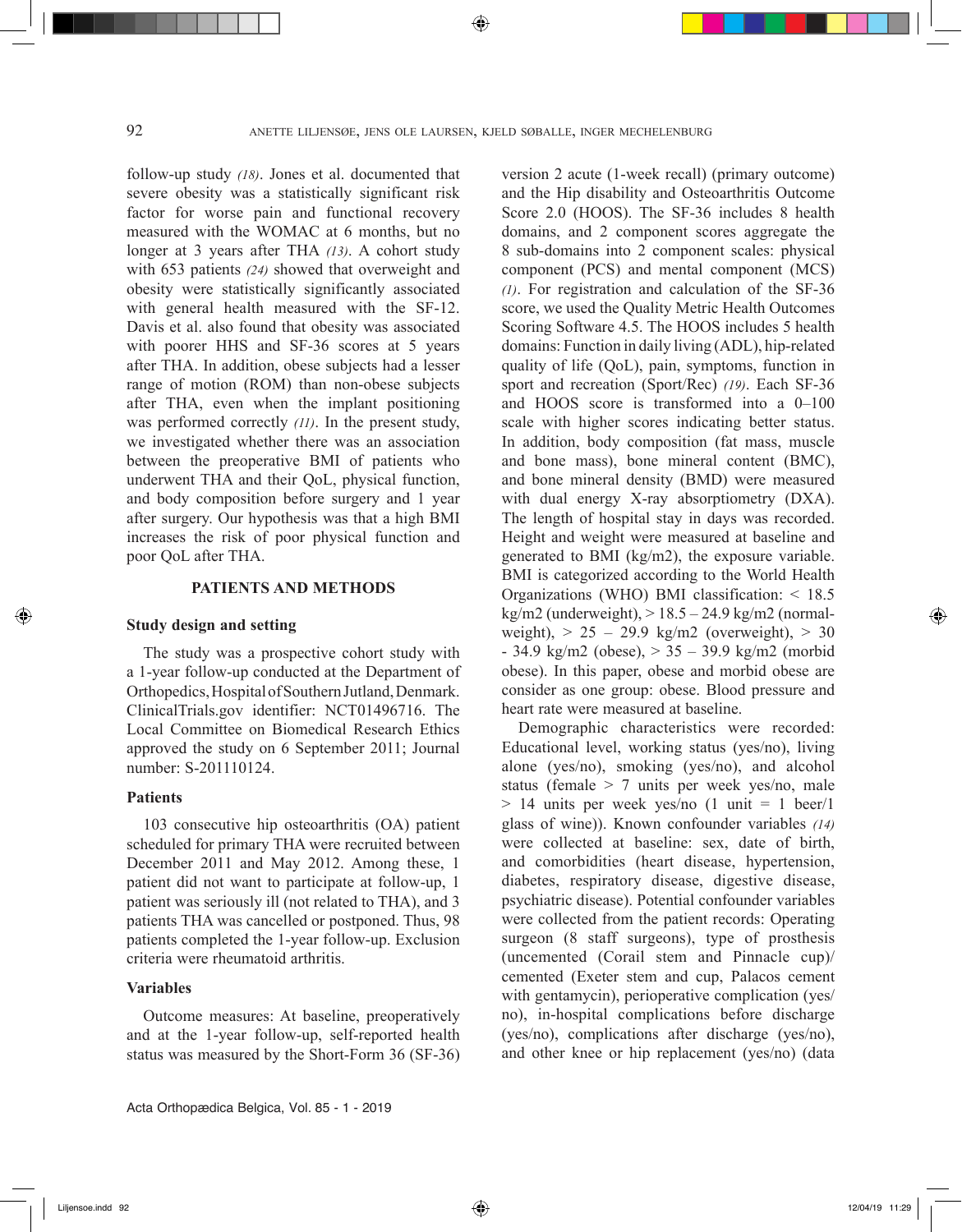not shown). At follow-up, the patients were asked if they were doing daily exercise (yes/no) (data not shown). All surgical procedures were performed using a posterior approach with the patient in lateral position. The main author, AL, performed all variable measurements and registration.

# **Statistics**

The ordinal logistic regression (proportional odds model (POM)) was applied for the patientreported outcomes. All the response variables (SF-36, HOOS) and the exposure variable (BMI) were continuous, but a linear regression analysis could not be performed since there were ceiling-effects for several of the response variables or because they were not consistent with a normal distribution of residuals. The POM gives a little more information than the binary logistic regression method that applies when we have a categorical response of the simplest possible form - dichotomous. In our POM, all continuous response variables (SF-36, HOOS) were generated to 4 ordered categorical variables. In the POM, logistic regressions were made corresponding to the internal cut-points made for the response variables. The estimates from the regression models were then pooled to provide just one set of estimates, presented as odds ratios (OR) and their 95% confidence intervals (CI). The POM assumption that the relationship between any 2 pairs of response variable groups is statistically the same was tested using a log likelihood test.

Analysis of variance (one-way ANOVA) was used for comparison of mean body composition between the BMI groups. Before the ANOVA test, the assumptions of the model were tested. A normal distribution of the residual for each BMI group was checked with a histogram, and a probability plot and a Bartlett's test were performed for homogeneity of variance. For non-parametric statistics, Kruskal-Wallis test was used for comparison of mean admission days between the BMI groups. The assumption: identically shaped and scaled distribution for each group was tested with a histogram and a probability plot. All the observations in the sample (n) were independent and had the same probability of events. A priori power analysis was performed to determine the sample size (n) required to detect a 5% difference in PCS in patients with a difference in BMI of 1 kg/ m2. To achieve a power of 80%, it was determined that 80 patients would be required in the study group. For the statistical analysis, the Stata 12 software was used. All p-values  $\leq 0.05$  were considered statistically significant.

### **RESULTS**

#### **Patients**

Patient characteristics are shown in Table I. Women were overrepresented in the underweight group and underrepresented in the obese group. In all groups, the mean age was 70-73 years.

### **Patient-reported outcome**

The results in Table II show the OR in proportion to the normal-weight BMI group and each of the groups: underweight, overweight, and obese. The results were adjusted for known confounders: age, gender, and comorbidities. Hence, the results show the odds between 2 THA patients of the same age, same sex, and both patients with or without comorbidities and with the difference that one patient is of normal-weight and the other patient is underweight, overweight or obese. The analytical model was tested for other potential confounders (educational level, working status, living alone, smoking, alcohol status, weight at follow-up, work status, surgeon, type of prosthesis, perioperative complication, in-hospital complications before discharge, complications after discharge, other knee or hip replacement, and daily exercise), but these adjustments did not affect the results of the analyses (data not shown).

### **Primary outcome: SF-36**

All BMI groups had a 47-84% increased risk (Table II) of obtaining a worse PCS at the 1-year follow-up than the normal-weight group. The increased risk was statistically significant for the obese patients. The underweight and the obese groups had a 13-17% increased risk of achieving a smaller, statistically non-significant difference in PCS from baseline to the 1-year follow-up than

Acta Orthopædica Belgica, Vol. 85 - 1 - 2019

◈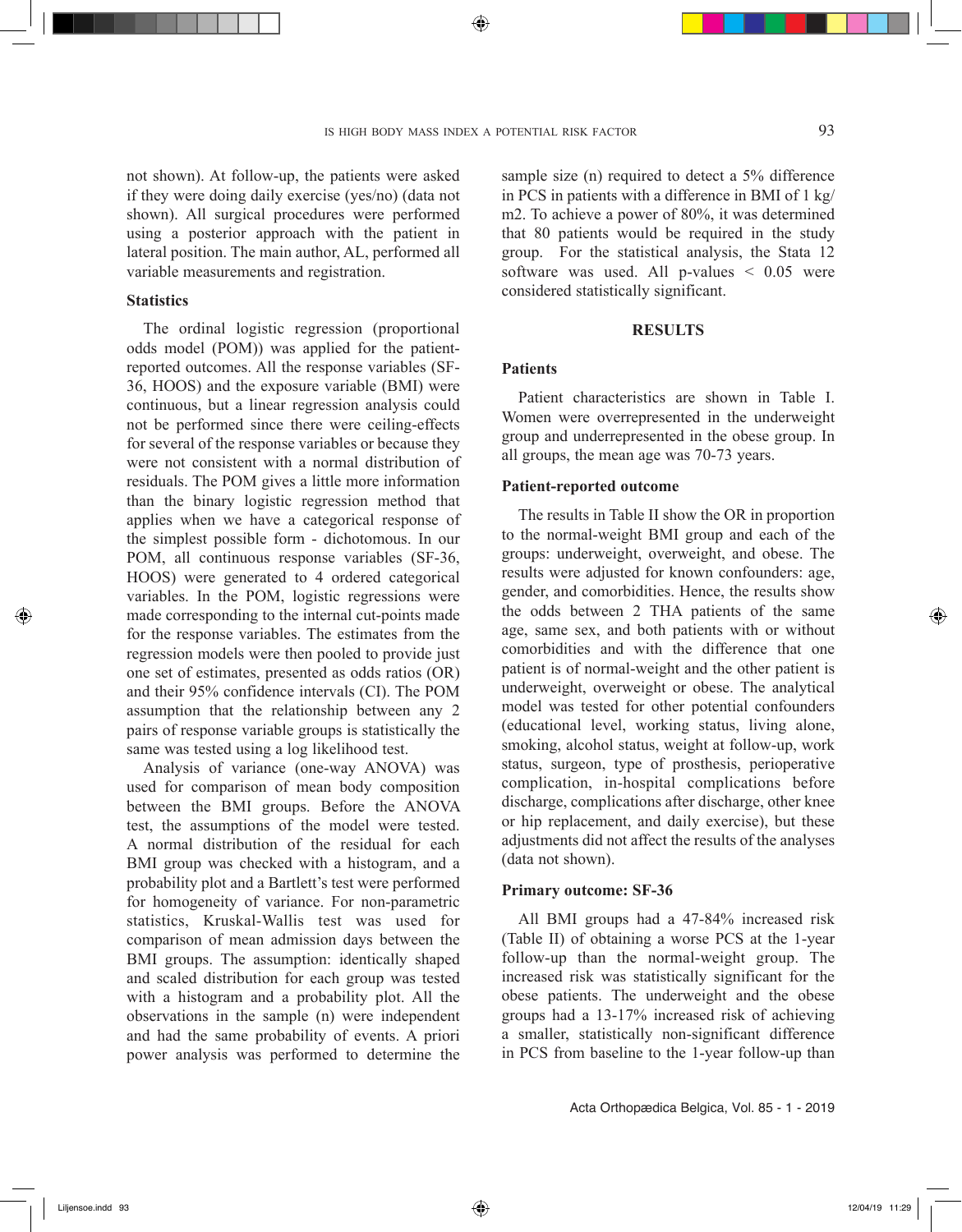94 anette liljensøe, jens ole laursen, kjeld søballe, inger mechelenburg

◈

|                                   | Underweight | Normal        | Overweight      | Obese      |
|-----------------------------------|-------------|---------------|-----------------|------------|
|                                   | BMI < 18.5  | BMI $(≥18.5)$ | BMI $(\geq 25)$ | (230)      |
|                                   | $(n=13)$    | $(n=49)$      | $(n=27)$        | $(n=9)$    |
| Woman, $n$ $(\%)$                 | 11(85)      | 27(55)        | 12(44)          | 2(22)      |
| Age, years                        | 73(9.3)     | 71(9.4)       | 70(8.3)         | 70(7.1)    |
| Weight, kg                        | 57(4.9)     | 74(7.8)       | 93(7.5)         | 112(12.0)  |
| Android fat%                      | 21.7(8.2)   | 41.9(8.8)     | 46.7(6.9)       | 52.1(5.1)  |
| Gynoid fat%                       | 40.5(9.4)   | 37.6(9.8)     | 38.6(9.7)       | 45.8(8.4)  |
| Bone mineral content (BMC), g     | 2137.9      | 2722.7        | 3229.9          | 3205.8     |
|                                   | (505.0)     | (585.2)       | (520.0)         | (702.6)    |
| Bone mineral density (BMD), g/cm2 | 1.05(0.13)  | 1.16(0.13)    | 1.28(0.10)      | 1.30(0.14) |
| Systolic blood pressure, mm/Hg    | 155(23.9)   | 152(20.9)     | 153 (16.9)      | 142 (17.9) |
| Diastolic blood pressure, mm/Hg   | 77(13.8)    | 84 (9.8)      | 85(10.1)        | 81(6.1)    |
| Hearth rate, rate/min             | 77(13.7)    | 72(12.3)      | 69(12.5)        | 78 (16.5)  |
| Comorbidity, $n$ (%)              | 5(38)       | 24(49)        | 18(67)          | 8(89)      |
| Education, $n$ (%)                |             |               |                 |            |
| Unskilled worker                  | 3(23)       | 23(47)        | 9(33)           | 4(44)      |
| Skilled worker                    | 3(23)       | 16(33)        | 12(44)          | 3(33)      |
| Bachelor/master degree            | 7(54)       | 10(20)        | 6(22)           | 2(22)      |
| Working, n (%)                    | 0(0)        | 7(14)         | 6(22)           | 2(22)      |
| Living alone, $n$ (%)             | 6(46)       | 16(33)        | 10(37)          | 4(44)      |
| Smoking, n (%)                    | 3(23)       | 3(6)          | 2(7)            | 0(0)       |
| Alcohol, n (%)                    | 3(23)       | 7(18)         | 2(10)           | 1(17)      |

Table I.— Demographics and baseline characteristics of the study population before total hip arthroplasty

Values are means and the numbers in parentheses indicate the standard deviation (SD), unless otherwise indicated

other subjects. In addition, the obese group had a 75% increased risk of obtaining a worse MCS at the 1-year follow-up than the normal-weight group. Moreover, from baseline to the 1-year follow-up, the change in MCS was 14% lower in the obese group than in the normal-weight group ( $p = 0.81$ ). The overweight group had an increased likelihood of achieving a larger, but non-statistically significant improvement in PCS (44%) and MCS (99%) than the normal-weight group.

# **HOOS**

The risk of obtaining a worse ADL score at follow-up was increased by 77% for the obese group ( $p = 0.04$ ) (Table II) compared with the normal–weight group. In addition, the difference in Sport/Rec. score from baseline to follow-up was statistically significantly lower in the obese group

Acta Orthopædica Belgica, Vol. 85 - 1 - 2019

than in the normal–weight group. The obese group had an 82% risk of improving less than the normalweight group ( $p = 0.03$ ). For all other HOOS results, ORs < 1 were found; a 6-75% increased risk of obtaining a worse score for the obese group compared with the normal–weight group was seen. The overweight group had an increased, non-statistically significant likelihood of 22-85% of achieving a larger improvement in scores than normal-weight patients'.

### **Body composition**

The patients' body composition at the 1-year follow-up is shown in Table III. As expected, an increase was observed in weight, fat percentage, fat mass, and muscle mass between the BMI groups. The lowest values were seen in the underweight group and the highest values in the obese group.

◈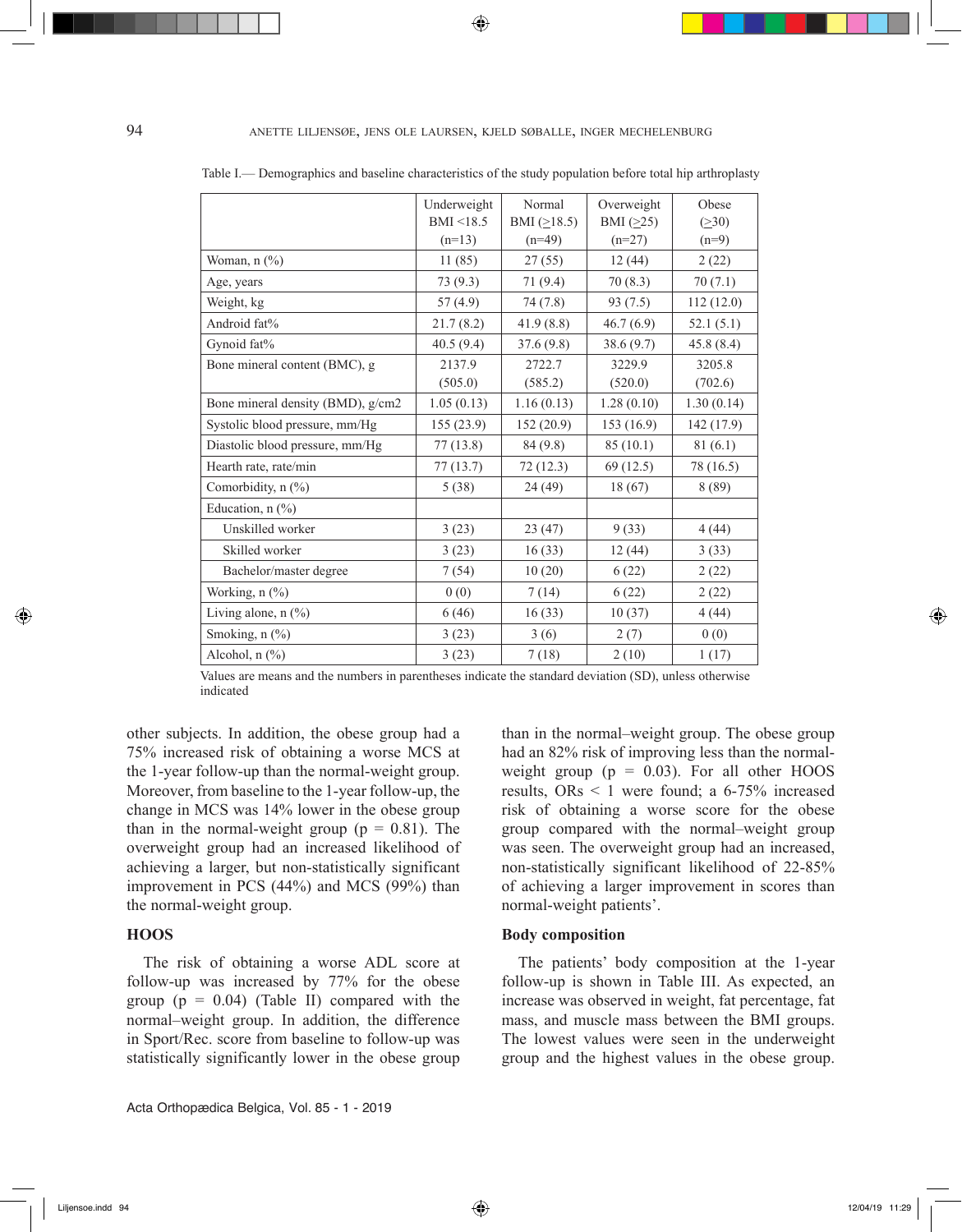# is high body mass index a potential risk factor 95

◈

|             | <b>BMI</b>     | 1-year follow-up score | P-value | Difference in score   | p-value |
|-------------|----------------|------------------------|---------|-----------------------|---------|
|             | group          | OR adjusted (95% CI)   |         | OR adjusted (95% CI)  |         |
| $SF-36$     |                |                        |         |                       |         |
| <b>PCS</b>  | $\mathbf{1}$   | 1.00                   |         | 1.00                  |         |
|             | $\overline{2}$ | $0.42(0.13-1.32)$      | 0.14    | $0.83(0.25-2.74)$     | 0.76    |
|             | $\overline{3}$ | $0.53(0.22 - 1.27)$    | 0.16    | $1.44(0.23-3.29)$     | 0.41    |
|             | $\overline{4}$ | $0.16(0.04-0.65)$      | 0.01    | $0.87(0.23 - 3.29)$   | 0.84    |
| <b>MCS</b>  | 1              | 1.00                   |         | 1.0                   |         |
|             | $\overline{c}$ | $1.16(0.35-3.87)$      | 0.81    | $0.62(0.21-1.84)$     | 0.39    |
|             | $\overline{3}$ | $1.52(0.65-3.54)$      | 0.33    | $1.99(0.82 - 4.81)$   | 0.13    |
|             | $\overline{4}$ | $0.25(0.06-1.01)$      | 0.05    | $0.86(0.25-2.98)$     | 0.81    |
| <b>HOOS</b> |                |                        |         |                       |         |
| <b>ADL</b>  | $\mathbf{1}$   | 1.00                   |         | 1.00                  |         |
|             | $\overline{2}$ | $1.39(0.41 - 4.66)$    | 0.59    | $1.58(0.48 - 5.19)$   | 0.45    |
|             | $\overline{3}$ | $0.74(0.32 - 1.71)$    | 0.48    | $1.55(0.65-3.69)$     | 0.32    |
|             | $\overline{4}$ | $0.23(0.06-0.97)$      | 0.04    | $0.71(0.19-2.67)$     | 0.61    |
| QoL         | $\mathbf{1}$   | 1.00                   |         | 1.00                  |         |
|             | $\overline{c}$ | $0.84(0.27-2.61)$      | 0.77    | $0.75(0.26-2.14)$     | 0.58    |
|             | $\overline{3}$ | $1.70(0.71-4.05)$      | 0.23    | $2.04(0.84 - 4.98)$   | 0.12    |
|             | $\overline{4}$ | $0.54(0.14-2.89)$      | 0.39    | $0.80(0.19-3.37)$     | 0.76    |
| Pain        | $\mathbf{1}$   | 1.00                   |         | 1.00                  |         |
|             | $\overline{c}$ | $1.60(0.48-5.39)$      | 0.45    | $1.10(0.36 - 3 - 33)$ | 0.97    |
|             | $\overline{3}$ | $0.91(0.40-2.09)$      | 0.83    | $1.85(0.77-4.45)$     | 0.17    |
|             | $\overline{4}$ | $0.54(0.13-2.24)$      | 0.40    | $0.90(0.24 - 3.37)$   | 0.87    |
| Symptom     | $\mathbf{1}$   | 1.00                   |         | 1.00                  |         |
|             | $\overline{c}$ | $0.70(0.21 - 2.31)$    | 0.56    | $0.81(0.28-2.41)$     | 0.71    |
|             | $\overline{3}$ | $0.84(0.36-1.96)$      | 0.68    | $1.22(0.52 - 2.87)$   | 0.64    |
|             | $\overline{4}$ | $0.41(0.11-1.49)$      | 0.18    | $0.94(0.26 - 3.42)$   | 0.92    |
| Sport/Rec   | $\mathbf{1}$   | 1.00                   |         | 1.00                  |         |
|             | $\overline{2}$ | $0.90(0.30-2.73)$      | 0.86    | $0.97(0.33 - 2.80)$   | 0.95    |
|             | $\overline{3}$ | $0.69(0.29-1.61)$      | 0.39    | $1.40(0.58-3.38)$     | 0.46    |
|             | $\overline{4}$ | $0.25(0.06-1.03)$      | 0.05    | $0.18(0.04 - 0.86)$   | 0.03    |
|             |                |                        |         |                       |         |

Table II. — Normal-weight THA patients' self-reported outcome compared with underweight, overweight, and obese patients' outcomes. Scores for 1-year follow-up and scores for the difference between preoperative and the 1-year follow-up scores are presented for the Short Form 36 (SF-36) and the Hip disability and Osteoarthritis Outcome Score (HOOS)

> BMI groups: 1= normal weight, 2=underweight, 3=overweight, 4=obese. The patient-reported outcome measures are presented as odds ratios (OR) and their 95% confidence intervals (CI); calculated using the proportional odds analysis adjusted for age, gender, and comorbidity

Unlike muscle mass, the body muscle percentage decreased statistically significantly between the groups. The mean muscle percentage was highest in the underweight group and lowest in the obese group at the 1-year follow-up.

The obese group had a mean weight loss from baseline to the 1-year follow-up of -3.17kg (Table III). For all other BMI groups, the weight increased < 1kg from baseline to the 1-year follow-up. All groups experienced an increase in body fat percentage from baseline to follow-up, and all groups experienced a decrease in body muscle percentage that matched their increase in body fat percentage. The obese group had the largest reduction of muscle mass of -2.4kg from baseline to follow-up. There was no statistically significant difference between the groups.

◈

◈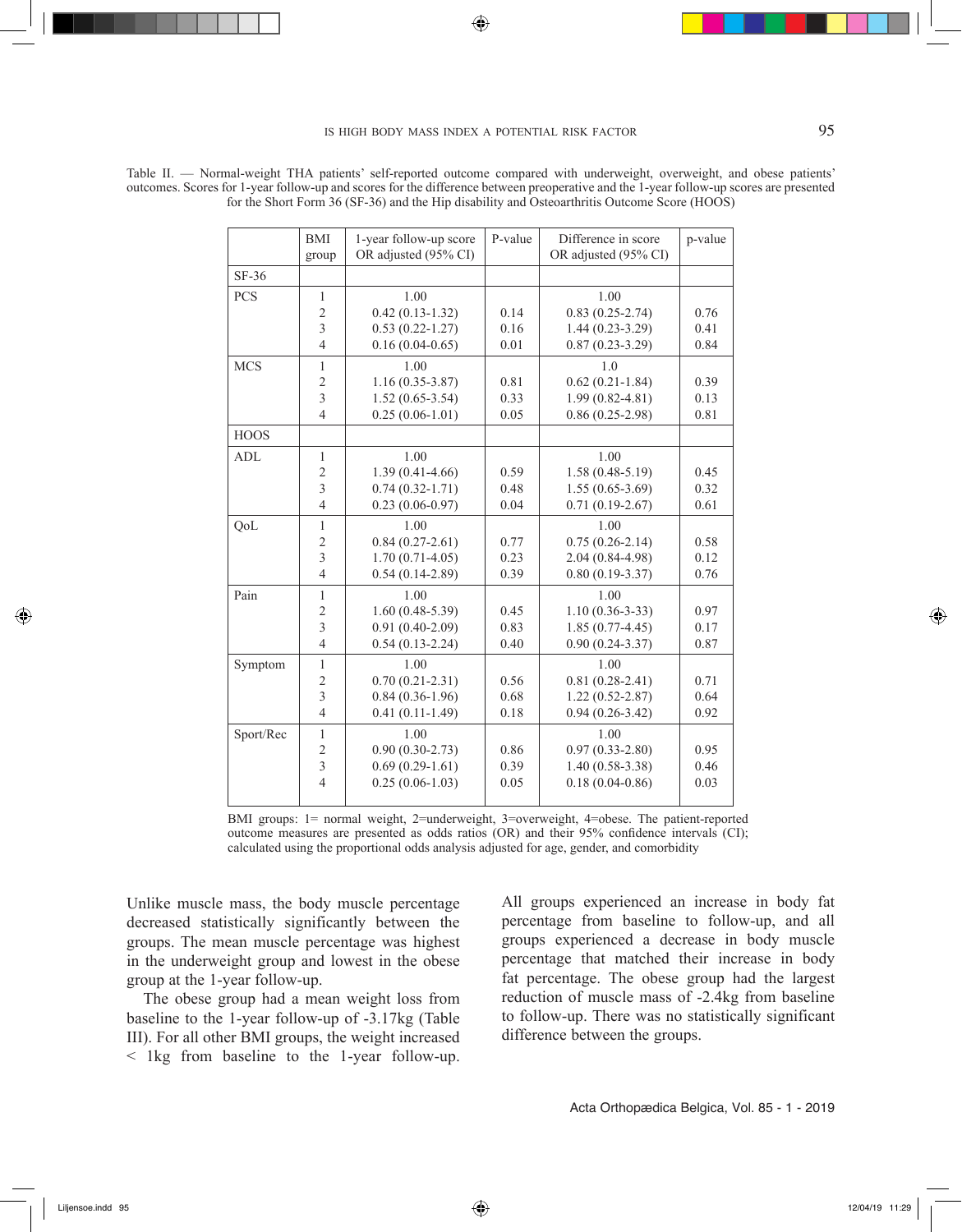### 96 anette liljensøe, jens ole laursen, kjeld søballe, inger mechelenburg

|                        | <b>BMI</b><br>group     | 1-year follow-up<br>Mean (SD) | p-value | Difference<br>Mean $(SD)$ | p-value |
|------------------------|-------------------------|-------------------------------|---------|---------------------------|---------|
| Body composition       |                         |                               |         |                           |         |
|                        |                         |                               |         |                           |         |
| Total body weight (kg) | $\mathbf{1}$            | 75.7(8.0)                     | < 0.001 | 0.77(1.9)                 | 0.13    |
|                        | $\overline{2}$          | 58.8(6.1)                     |         | 0.73(3.5)                 |         |
|                        | $\overline{3}$          | 93.3 (11.0)                   |         | 0.06(7.2)                 |         |
|                        | $\overline{4}$          | 109.0(15.3)                   |         | $-3.17(8.2)$              |         |
| Total body fat %       | 1                       | 34.2(8.2)                     | 0.004   | 0.35(1.8)                 | 0.28    |
|                        | $\overline{2}$          | 33.3(8.4)                     |         | 1.78(1.8)                 |         |
|                        | 3                       | 37.6(7.5)                     |         | 0.22(2.1)                 |         |
|                        | $\overline{4}$          | 44.5(5.2)                     |         | 0.17(3.3)                 |         |
| Total body muscle%     | 1                       | 62.2(8.0)                     | 0.005   | $-0.3(1.8)$               | 0.27    |
|                        | $\overline{2}$          | 63.1(8.0)                     |         | $-1.8(1.8)$               |         |
|                        | $\overline{3}$          | 59.0 (7.2)                    |         | $-0.2(2.1)$               |         |
|                        | $\overline{4}$          | 52.5(4.7)                     |         | $-0.5(3.2)$               |         |
| Fat body mass (kg)     | 1                       | 25.1(6.5)                     | < 0.001 | 3.1(1.8)                  | 0.69    |
|                        | $\overline{c}$          | 19.0(5.6)                     |         | 1.2(1.4)                  |         |
|                        | $\overline{3}$          | 34.9(6.9)                     |         | 4.7(2.7)                  |         |
|                        | $\overline{4}$          | 46.9(8.9)                     |         | $-1.3(5.6)$               |         |
| Muscle body mass (kg)  | 1                       | 45.8(8.1)                     | < 0.001 | $-0.2(1.5)$               | 0.73    |
|                        | $\overline{c}$          | 35.9(5.5)                     |         | $-0.7(1.1)$               |         |
|                        | $\overline{3}$          | 55.2 (9.5)                    |         | 0.1(2.2)                  |         |
|                        | $\overline{4}$          | 55.0 (7.4)                    |         | $-2.4(3.3)$               |         |
| Bone body mass (kg)    | 1                       | 2.7(0.6)                      | < 0.001 | $-0.02(0.1)$              | 0.36    |
|                        | $\overline{c}$          | 2.0(0.4)                      |         | 0.01(0.1)                 |         |
|                        | $\overline{\mathbf{3}}$ | 3.2(0.5)                      |         | $-0.03(0.1)$              |         |
|                        | $\overline{4}$          | 3.1(0.6)                      |         | 0.06(0.2)                 |         |

Table III. — Comparison of body composition at the 1-year follow-up and the difference in body composition from preoperative examination to 1-year follow-up, between the 4 BMI groups

> BMI groups: 1= normal weight, 2=underweight, 3=overweight, 4=obese. Body composition is presented as means and standard deviation (SD) For p-value, one-way-ANOVA analysis of variance was performed

### **Admission**

◈

Table IV, shows the number of admission days. There were statistically significant differences between the groups' mean number of admission days in relation to the THA surgery. Hospitalization was shortest for the normal-weight group and longest for the obese group.

### **DISCUSSION**

The literature is unanimous that obesity is a risk factor for several complications during primary THA. Contrary to this, it is unclear whether obese patients achieve a boost in health-related QoL and physical function similar to that of normal-weight THA patients and if they therefore experience good

Table IV. —Comparison of admission days between the 4 BMI groups

|                | BMI group | Mean $(SD)$ | p-value |
|----------------|-----------|-------------|---------|
| Admission days |           | 3.2(0.7)    | 0.02    |
|                |           | 3.5(0.5)    |         |
|                |           | 3.7(1.2)    |         |
|                |           | 4.3(1.6)    |         |

BMI groups: 1= normal weight, 2=underweight, 3=overweight, 4=obese. Admission days are presented as means and standard deviation (SD). For p-value, Kruskal-Wallis test was used

effect of THA treatment, despite their increased risk of complications. Our results indicate that obese patients do not obtain the same physical function and QoL as normal-weight patients 1 year after surgery, and they do not achieve the same improvement as the normal-weight group.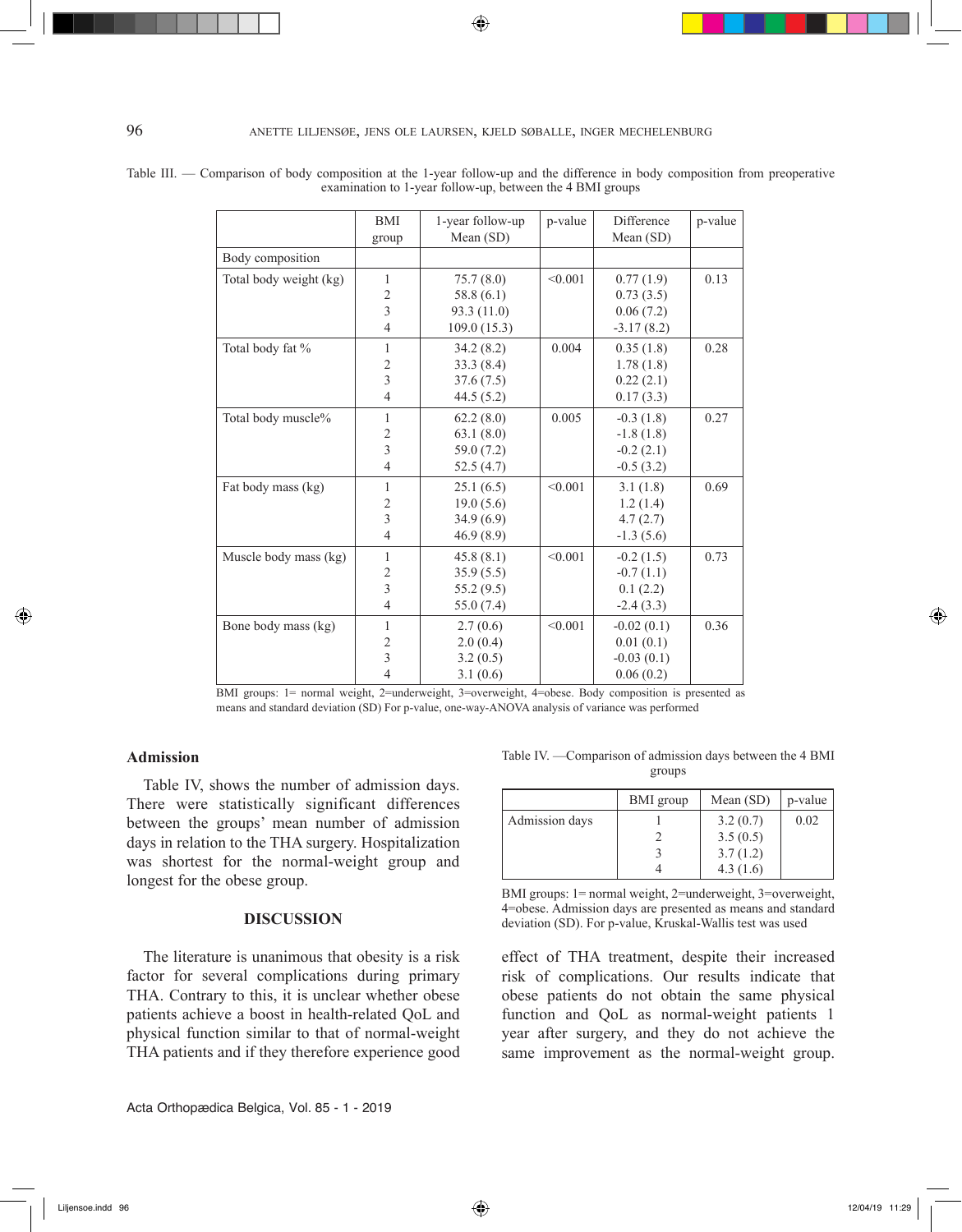These results are consistent with other studies that have used patient-reported, general-health, and hip-related health outcomes *(22,6,13,24,4)*. Additionally, obesity is associated with longer hospital stays and higher costs of THA, even among patients without comorbidities *(16)*. In our study, we demonstrated comparable results. The obese patients' hospitalization was 1 day longer than that of normal-weight patients.

### **General-health score**

In our study, the obese group had a statistically significantly increased risk of obtaining a worse PCS than normal-weight patients, and they had an increased, statistically non-significant risk of achieving a smaller change in PCS. A cohort study of 1,617 primary THA patients reported that in all the SF-36 domains (8 sub-domains) other than mental health, the scores decreased statistically significantly with increasing BMI 5 years after surgery *(6)*. As in our analysis model, these results were adjusted for age, sex, and comorbidities. Rajgopal et al. demonstrated similar results in superobese THA patients (BMI  $>$  50kg/m2) who were compared with normal-weight patients. The former had a statistically significantly lower postoperative SF-12 PCS and smaller change in score from preto postoperative examination compared with the normal-weight patients *(22)*. In our study, also the underweight group had an increased risk of not achieving the same change in score as the normalweight group. The overweight group experienced the largest improvement in PCS and MCS from presurgery to post-surgery and hence experienced a larger relative improvement in physical and mental health hence outperformed than all other groups in the present study.

### **Hip-related health score**

Our study also demonstrates that the obese group had a statistically significantly increased risk of obtaining a lower ADL 1 year after THA than the normal-weight group. Additionally, they had an increased risk of lower hip-related QoL, more pain, more hip symptoms, and lower function in sports and recreation. The obese group had an increased risk of a smaller improvement in HOOS score than

the normal-weight group. As far as we know, none of the studies that have investigated the relationship between obesity and the effect after THA have used HOOS as an outcome measure, whereas the WOMAC score is commonly used. Jones et al. found statistically significantly lover pain scores and function scores in morbidly obese patients than in a non-obese group at the 6-month follow-up, but no statistically significant differences between different BMI groups at the 3-year follow-up *(13)*. In a 2-year follow-up study, McCalden et al. (2011) found that morbidly obese patients did not differ statistically significantly in mean postoperative WOMAC scores from underweight/normal-weight patients. Thus, this group had the largest change in WOMAC score compared with the non-morbidly obese groups *(18)*. Like the SF-36 results for overweight patients in our study, overweight patients had the largest improvement in all HOOS scores; this indicates that the overweight group achieved a larger improvement in hip-related physical and mental health than all other BMI groups.

### **Body composition**

At follow-up, the obese group had accomplished a mean weight loss of 3.17 kg. In the non-obese group, the weight had increased  $\leq 1$  kg. One obese patient had a large weight loss of 23.8 kg and this person's weight loss alone increased the average weight loss of the group by 1.7 kg. Similarly, one patient in the obese group had a large weight loss of 33.3kg which reduced the average weight gain in the group by 1.3 kg. Paans et al. concluded that no clinically relevant reduction of weight occurred 1 year after THA *(20)*. Our study indicates that the THA treatment has no clinically relevant effect on body composition 1 year after surgery. In a systematic review, no conclusive evidence was found that weight or body composition (weight and BMI) increase, decrease or remain the same after THA *(12)*. Additionally, Wolf et al. recognized no changes in muscle mass or fat mass 3 months, 1 year, and 5 years after THA *(26)*.

#### **Limitations**

We acknowledge certain limitations in our study. Some of groups categorized according to BMI were

◈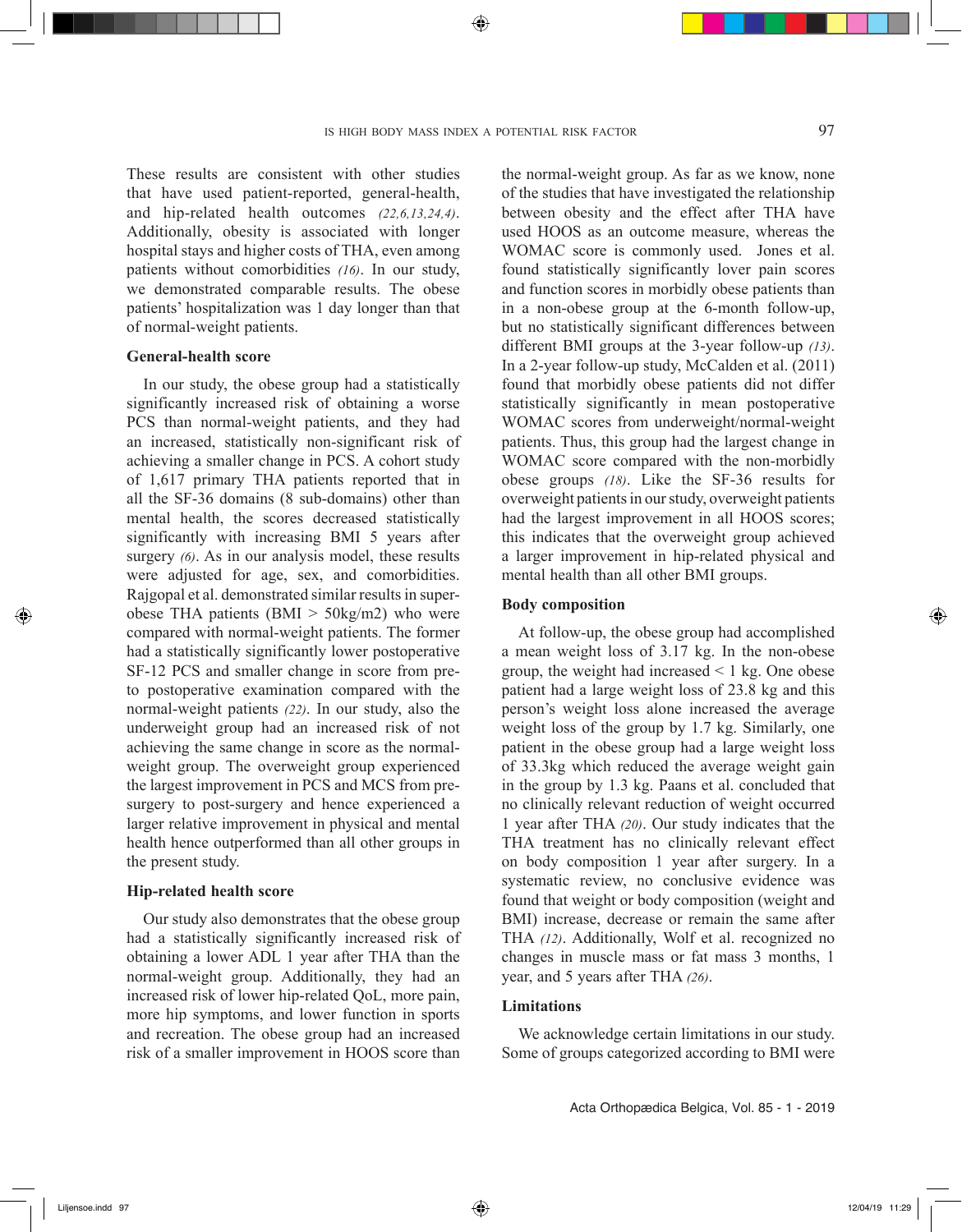very small. The underweight group comprised only 13% of the cohort population, the obese group only 9%. This might indicate that the study sample size was too small and that the strength of the study was not optimal. On the other hand, all the results in the obese group point in the same direction and indicate a link between obesity and poorer physical function and QoL compared with normal–weight patients; hence, OR <1 for all outcomes. It is known that underweight THA patients *(17)* and hip fracture patients *(5)* are at increased risk of complications, which is the reason why we chose to use BMI as a categorical variable. Underweight is apparently not considered a risk factor for hip-related QoL and physical function in other studies. Several studies placed underweight and normal-weight patients in the same category, *(18)* used BMI to dichotomize patients into an obese and a non-obese group, *(4)* or used BMI as a continuous variable *(24)*. This introduces the possibility that the underweight group pulls the results against the 0 hypothesis.

The study population was consecutive included in the study, and only 2 patients did not participate in the follow-up and were therefore excluded from the study. Both patients were normal-weight. We do not expect that there is any selection bias in the population. All patients answered standardized questionnaires; height and weight were measured and DXA scans performed with the same apparatuses and the same staff (AL) at baseline and at followup. We therefore assess that there is no information bias in the study.

In conclusion, our results suggest that obesity increases the risk of poor general-health and hiprelated health 1 year after THA, and obesity retards improvement in general health and QoL during the first year after surgery. In addition, the obese patients' hospitalization was 1 day longer than that of the normal-weight patients. Considering this knowledge and the existing knowledge about the association between obesity and the complications in relation to THA, obese patients should be made aware of the increased risk of THA. Furthermore, obese patients should be encouraged to reduce weight before surgery. However, the overall results indicate that the overweight BMI group accomplished the largest improvement of physical

and mental general health and hip-related health compared with the normal-weight group. This suggests that overweight patients have much to gain from primary THA. There is a need for further studies examining whether underweight is a risk factor for patient-reported QoL and physical function after THA. THA treatment has no clinically relevant effect on body composition1 year after surgery.

### *Contribution of authors*

KS and IM conceived the study. All authors contributed to the design of the study, the interpretation of the data, and revision of the final manuscript. AL performed the clinical controls, collected data, analyzed the data, and drafted the paper. The analyses of data were supervised by IM.

#### *Acknowledgements*

We wish to express our special thanks to the staff in the orthopedic outpatient clinic in Sønderborg, the biostatistician Mogens Erlandsen from Aarhus University, the Hospital Southern Jutland, and to our sponsors: The Danish Rheumatism Association, Linak A/S, Fabrikant Mads Clausens foundation Danfoss, Johs. M. Klein and Spouse foundation, Knud and Edith Eriksens foundation, Peter Ryholts foundation, Inger and Per Refshall's Research Grant.

#### **REFERENCES**

- **1. Bjorner JB** *et al.* The Danish SF-36 Health Survey: translation and preliminary validity studies. *J Clin Epidemiol*, 1998 ; 51 : 991-9.
- **2. Boisgard S, Descamps S, Bouillet B.** Complex primary total hip arthroplasty. *Orthop Traumatol Surg Res*, 2013 ; 99 : S34-42.
- **3. Bozic KJ** *et al.* Risk Factors for Periprosthetic Joint Infection Following Primary Total Hip Arthroplasty: A Case Control Study. *J Arthroplasty*, 2013 ; 94 : 794.
- **4. Chee YH** *et al.* Total hip replacement in morbidly obese patients with osteoarthritis: results of a prospectively matched study. *J Bone Joint Surg* (Br), 2010 ; 92 : 1066-71.
- **5. Chong CPW, Savige J a, Lim WK.** Medical problems in hip fracture patients. *Arch Orthop Trauma Surg*, 2010 ; 130 : 1355-61.

Acta Orthopædica Belgica, Vol. 85 - 1 - 2019